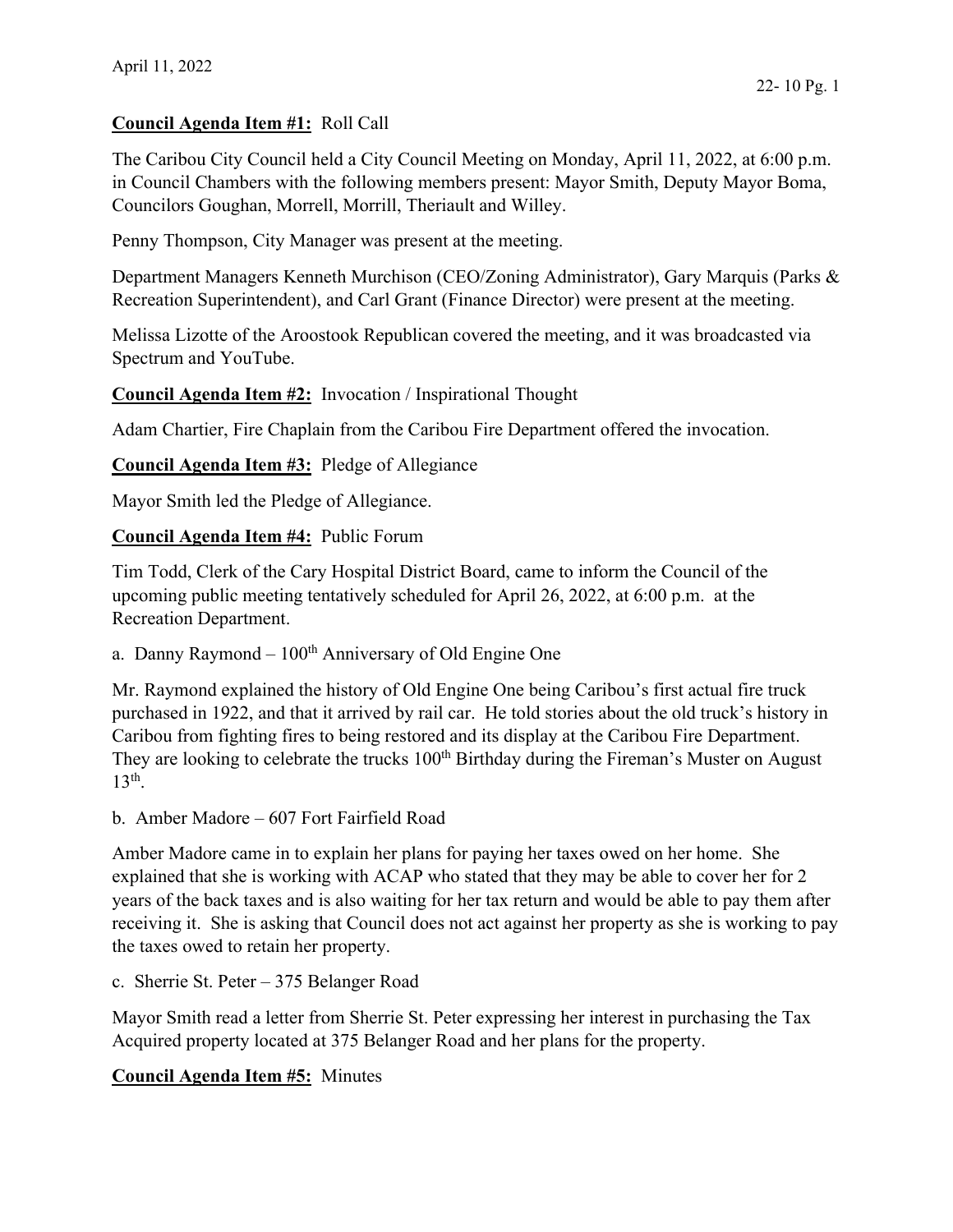- a. February 28, 2022 Regular City Council meeting
- b. March 21, 2022 Special City Council meeting
- c. March 28, 2022 Regular City Council meeting

Motion made by Deputy Mayor Boma, seconded by Councilor Theriault to move the slate and accept the minutes as presented for February 28, March 21 and 28<sup>th</sup>.

Roll Call Vote: C. Boma – Yes, R.M. Goughan – Yes, D. Morrell – Yes, J. Morrill – Yes, J. Theriault – Yes, L. Willey – Yes, J. Smith – Yes. (So voted)

**Council Agenda Item #6:** Bid Openings, Awards, and Appointments

a. Tax-acquired property bid Results (Finance Director)

Carl Grant (Finance Director) presented the bid results to the Council.

#### PUBLIC BID OPENINGS

| DATE: 03/31/2022 |                    |                              |    |                  |                                                      |                     |              | <b>Check 10%</b> |
|------------------|--------------------|------------------------------|----|------------------|------------------------------------------------------|---------------------|--------------|------------------|
| <b>Bid #</b>     | <b>Tax Map/Lot</b> | Prop. Address                |    | Minimum Bid      | Name of Bidder                                       | <b>Bid Amount</b>   | Yes/No       |                  |
|                  |                    |                              |    |                  |                                                      |                     |              |                  |
| $Bid*1$          | 002-040-A          | 1284 Presque Isle Rd         | s  |                  | 8,900.00 1] Maine Homes and Land LLC, Wayne Vaughan. | Ś<br>15,678.90      | s            | 1,568.00         |
|                  |                    |                              |    |                  | 2) Travis Bernaiche                                  | s.<br>13,600.00     | s.           | 1,360.00         |
|                  |                    |                              |    |                  | 3) Edward Mierzwa                                    | \$<br>12,000.00     | s            | 1,200.00         |
|                  |                    |                              |    |                  | 4) Chris Poinier                                     | Ś<br>11,650.00      |              | 1,165.00         |
|                  |                    |                              |    |                  | 5) Kip Griffin                                       | Ś.<br>11,050,00     | s            | 1,105.00         |
|                  |                    |                              |    |                  | 6) David Belanger                                    | \$<br>9,500.00      | ١s           | 950.00           |
|                  |                    |                              |    |                  |                                                      |                     |              |                  |
| Bid # 2          | 025-066            | 15 Nancy Street              | \$ | 7,600.00 NO BIDS |                                                      |                     |              |                  |
| Bid # 3          | 011-031-B          | 274 Access Highway           | \$ | 2,500.00         | NO BIDS                                              |                     |              |                  |
| Bid # 4          | 015-030-A          | Access Highway               | s  | 700.00           | 1] Aristotle LLC                                     | \$<br>$1,210.00$ \$ |              | 121.00           |
|                  |                    |                              |    |                  | 2) David Belanger                                    | \$.<br>900.00       | Š.           | 90.00            |
|                  |                    |                              |    |                  | 3] Leonard Lednum                                    | Ś<br>805.00         | s            | 80.00            |
|                  |                    |                              |    |                  |                                                      |                     |              |                  |
| <b>Bid #6</b>    | 016-020-D          | Watson Mem. Dr.              | s  |                  | 9,700.00 11 Keith C. Draper                          | \$<br>15,001.00     | ¢            | 1,500.10         |
|                  |                    |                              |    |                  | 2) Maine Homes and Land LLC, Wayne Vaughan           | s<br>12,345.67      | 大            | 1,235.00         |
|                  |                    |                              |    |                  | 3) Edward Mierzwa                                    | s<br>12,000.00      | Ś            | 1,200.00         |
|                  |                    |                              |    |                  | 4] Aristotle, LLC                                    | Ś<br>11,010.00      | s            | 1.101.00         |
|                  |                    |                              |    |                  | 5) Andrea Distel                                     | \$<br>11,000.00     | s            | 1.100.00         |
|                  |                    |                              |    |                  | 6] Chris Poirier                                     | \$<br>10,300.00     | s            | 1,030.00         |
|                  |                    |                              |    |                  | 7] Roderick Stairs                                   | Ś<br>10,000.00      | s            | 1,000.00         |
|                  |                    |                              |    |                  | <b>8) Beaupres Construction LLC</b>                  | \$<br>5,001.00      | s            | 501.00           |
|                  |                    |                              |    |                  |                                                      |                     |              |                  |
| Bid #7           | 019-005            | 1317 Van Buren Rd            | s  | 4,400.00         | 11 Rose Curier                                       | 5,000.00<br>\$      | $\mathsf{S}$ | 500.00           |
|                  |                    |                              |    |                  | 21 Chris Poirier                                     | ś<br>4,850.00       | s            | 485.00           |
|                  |                    |                              |    |                  |                                                      |                     |              |                  |
| $Bid \# B$       | 028-139-A          | 20 Sincock Street            | s. | 24,200.00        | NO BIDS                                              |                     |              |                  |
| Bid # 13         | 009-020-B          | <b>607 Fort Fairfield Rd</b> | s  | 13,000.00        | 1) Travis Bernaiche                                  | Ś<br>26,600.00      | s            | 2,660.00         |
|                  |                    |                              |    |                  | 2) Chris Poirier                                     | s<br>18,700.00      | s            | 1,870.00         |
|                  |                    |                              |    |                  | 2) Maine Homes and Land LLC, Wayne Vaughan           | s<br>15,987.00      | s            | 1,599.00         |
|                  |                    |                              |    |                  | 4) Aristotle, LLC                                    | ŝ<br>15,010.00      | s            | 1,501.00         |
|                  |                    |                              |    |                  | 5) Edward Mierzwa                                    | \$<br>13,000.00     | s            | 1,300.00         |
|                  |                    |                              |    |                  |                                                      |                     |              |                  |
| <b>Bid # 14</b>  | 025-119-A          | Katahdin Ave.                | \$ | 900.00           | 1) Steve Martin                                      | \$<br>903,00        | ١s           | 903.00           |
| <b>Bid # 48</b>  | 034-138            | 25 Liberty St                | \$ | 24,600.00        | <b>NO BIDS</b>                                       |                     |              |                  |
| Bid # 63         | 028-119            | 66 York St.                  | s  | 3,200.00         | NO BIDS                                              |                     |              |                  |

| hid.    | 相当 |  |
|---------|----|--|
| Rid # 1 |    |  |
| ÷       |    |  |

015-070 035-117

036-052

29 Park Street

20 Pioneer Ave

\$

960 Access Highway \$ 12,900.00 Sold Back to Previous Owner 25,300.00 Sold Back to Previous Owner

5 25,300.00 Sold Back to Previous Owner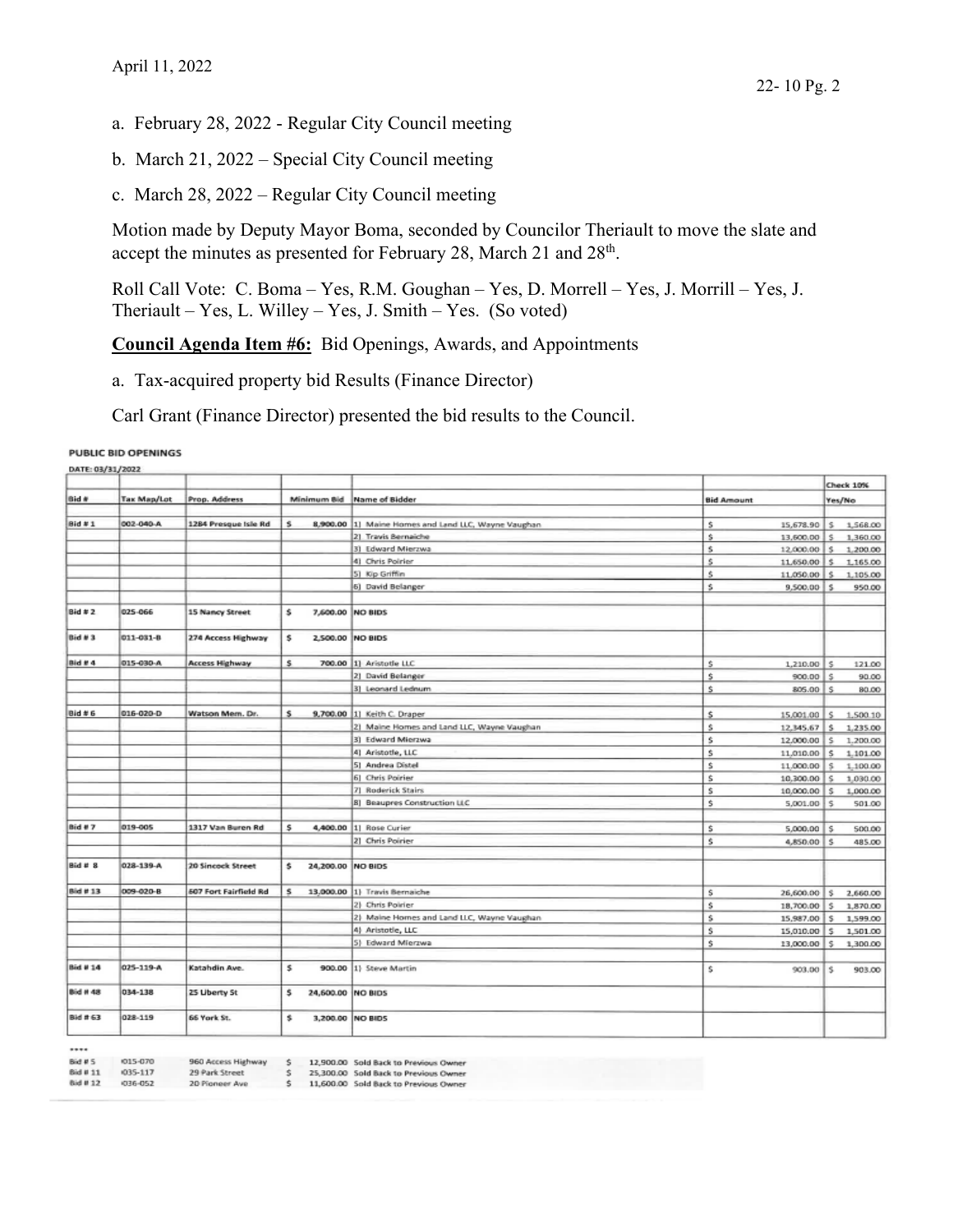Chris Poirier requested that the council still review the bids even if they don't act on them.

Mayor Smith started the process with bid #13.

Motion made by Councilor Theriault, seconded by Deputy Mayor Boma not to accept, or reject any bids for 30 days on bid number 13 for to give the previous owner time.

Roll Call Vote: C. Boma – Yes, R.M. Goughan – Yes, D. Morrell – Yes, J. Morrill – Yes, J. Theriault – Yes, L. Willey – Yes, J. Smith – Yes. (So voted)

Bid numbers 1, 4, 6, 7, and 14:

Motion made by Councilor Theriault, seconded by Mayor Smith to accept the highest bidder for bid numbers 1, 4, 6, 7, and 14, contingent to finding out whether or not they've had any other problems with paying their taxes, blight and things like that, and if they have problems with that one then the next highest bid would be awarded.

Roll Call Vote: C. Boma – Yes, R.M. Goughan – Yes, D. Morrell – Yes, J. Morrill – Yes, J. Theriault – Yes, L. Willey – Yes, J. Smith – Yes. (So voted)

Mayor Smith explained that earlier in the meeting the property at 375 Belanger Road, and that according to the tax acquired property.

Motion made by Councilor Morrill, seconded by Deputy Mayor Boma to place the property at 375 Belanger Road out to bid for a minimum bid of \$4,000 which would include back taxes and associated costs and would be required to bring the property up to code within 6 months, and if for some reason they cannot abide by that they would need to come back to see the City Council to keep them informed to the situation.

Roll Call Vote: C. Boma – Yes, R.M. Goughan – Yes, D. Morrell – Yes, J. Morrill – Yes, J. Theriault – Yes, L. Willey – Yes, J. Smith – Yes. (So voted)

b. 2022 Spring Façade Improvement Grant results (CEO)

Kenneth Murchison (CEO/Zoning Administrator) explained that the Façade Grant Scoring Committee met in Council Chambers and discussed the applications that were received. Of the five applications, four were inside the TIF District. They held interviews with the applicants and the committee preformed the scoring process.

The Façade Improvement Grant scoring Committee recommendations are as follows:

| Thrive Body Spa                           | \$1,500 | Signage Level Grant      |
|-------------------------------------------|---------|--------------------------|
| Rossignol Performance and Fitness \$1,500 |         | Signage Level Grant      |
| Creative Carpentry of Maine               | \$7,500 | Major Façade Improvement |
| Ruska Coffee Co.                          | \$1,500 | Signage Level Grant      |

Motion made by Councilor Morrill, seconded by Councilor Willey to accept the recommendations provided by the Façade Improvement Grant scoring committee.

Roll Call Vote: C. Boma – Yes, R.M. Goughan – Yes, D. Morrell – Yes, J. Morrill – Yes, J. Theriault – Yes, L. Willey – Yes, J. Smith – Yes. (So voted)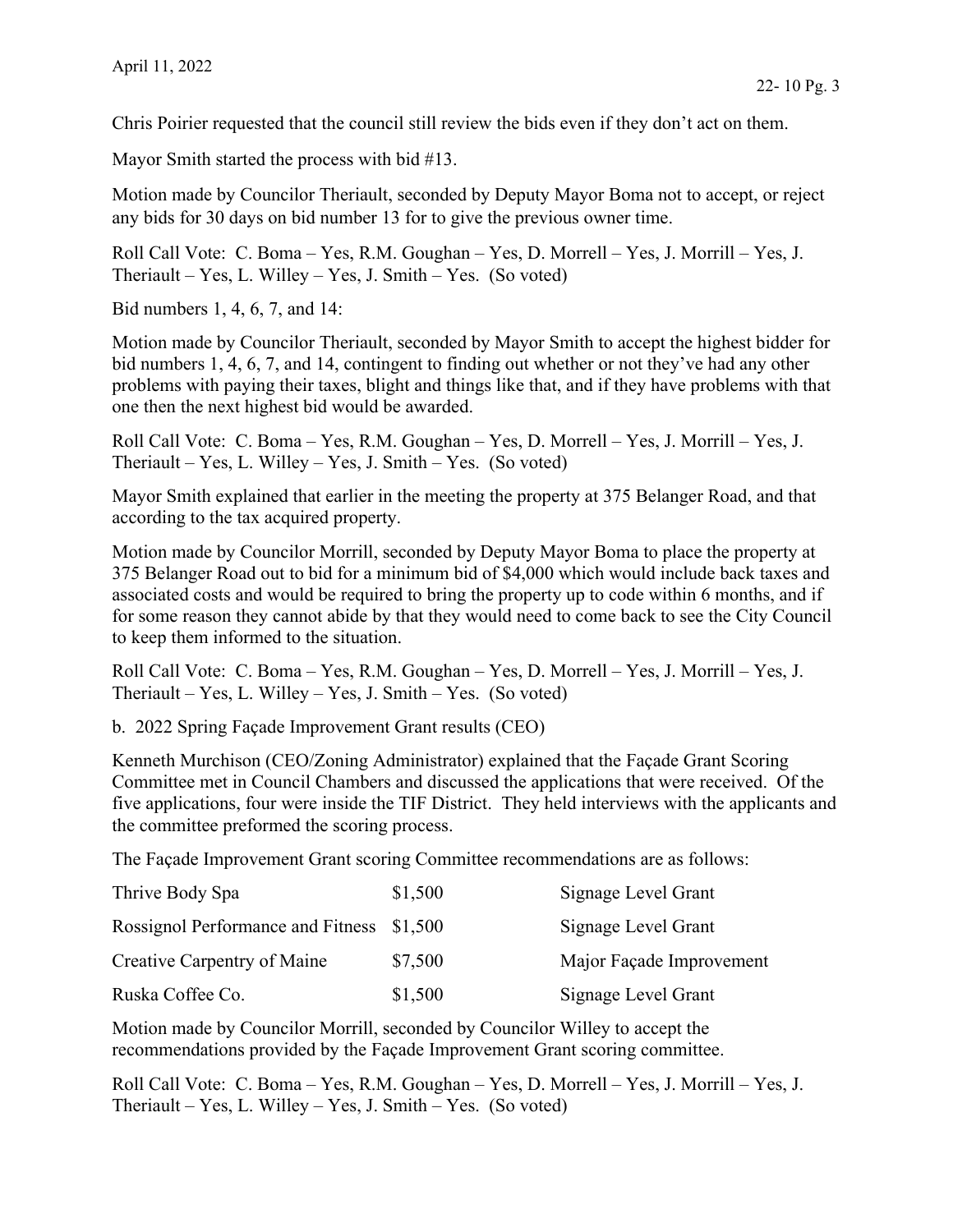### **Council Agenda Item #7:** Public Hearings and Possible Action Items

a. Public Hearing – Dangerous Buildings at West Gate Villa (CEO)

Public Hearing #1 188 West Gate Road Lot #2 Tax Map 018- Lot 031-002

Open Public Hearing: 6:42 p.m.

Kenneth Murchison (CEO/Zoning Administrator) explained that they are working to determine if each of the abandoned mobile homes are considered to be dangerous buildings as identified by the State of Maine MRSA Title 17: CRIMES, Chapter 91: NUISANCE, Subchapter 4: Dangerous Buildings

No comments were made by the public.

Close Public Hearing: 6:51 p.m.

Public Hearing #2 188 West Gate Road Lot #10 Tax Map 018- Lot 031-010 Open Public Hearing: 6:52 p.m. No comments were made by the public. Close Public Hearing: 6:53 p.m.

Public Hearing #3 194 West Gate Road Lot #29 Tax Map 018- Lot 031-029 Open Public Hearing: 6:53 p.m. No comments were made by the public. Close Public Hearing: 6:54 p.m.

Public Hearing #4 194 West Gate Road Lot #36 Tax Map 018- Lot 031-036 Open Public Hearing: 6:54 p.m. No comments were made by the public. Close Public Hearing: 6:54 p.m.

Public Hearing #5 200 West Gate Road Lot #47 Tax Map 018- Lot 031-047 Open Public Hearing: 6:54 p.m. No comments were made by the public. Close Public Hearing: 6:54 p.m.

Public Hearing #6 200 West Gate Road Lot #52 Tax Map 018- Lot 031-052 Open Public Hearing: 6:55 p.m. No comments were made by the public. Close Public Hearing: 6:55 p.m.

Public Hearing #7 200 West Gate Road Lot #53 Tax Map 018- Lot 031-053 Open Public Hearing: 6:55 p.m. No comments were made by the public. Close Public Hearing: 6:55 p.m.

Public Hearing #8 200 West Gate Road Lot #66 Tax Map 018- Lot 031-066 Open Public Hearing: 6:55 p.m.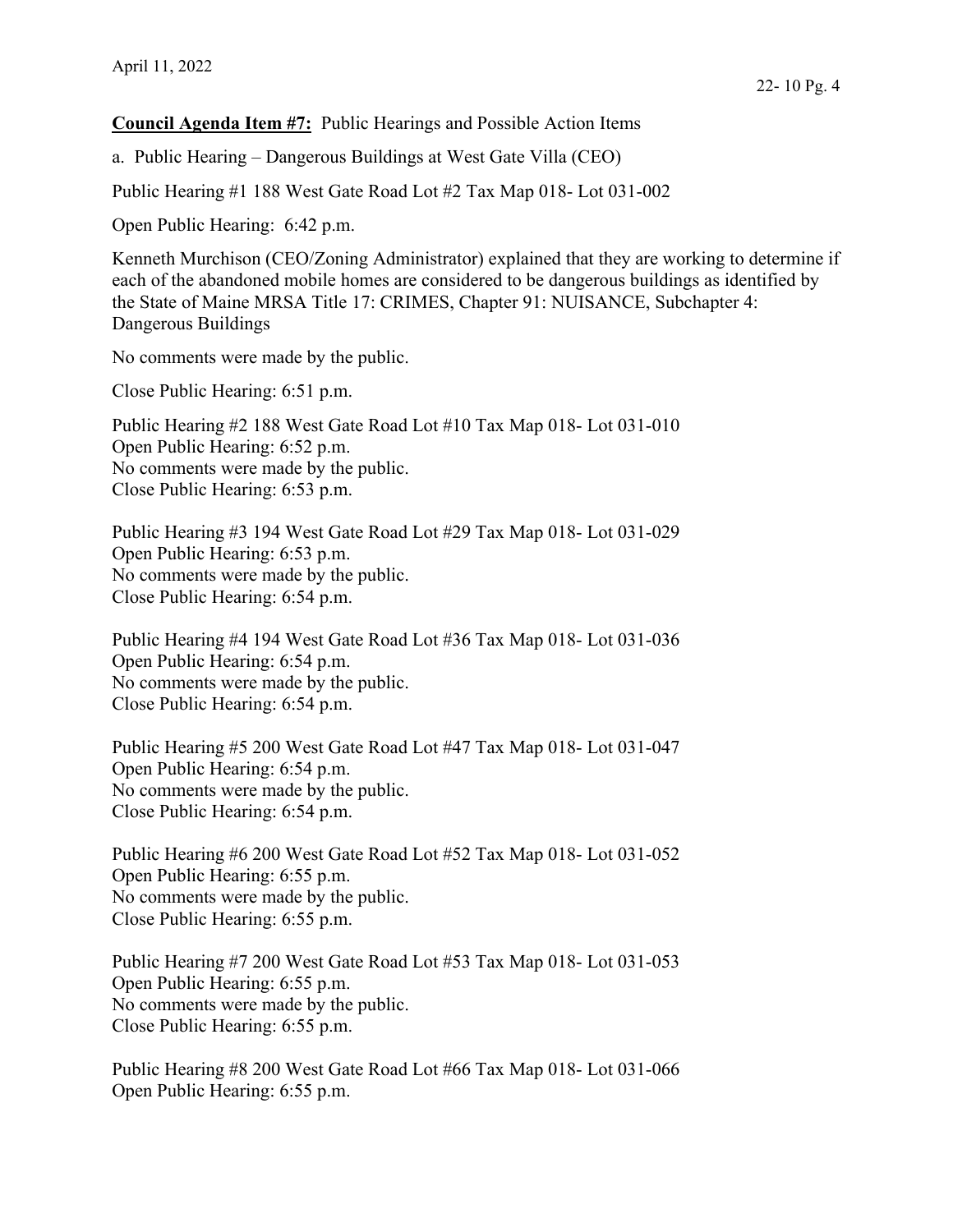No comments were made by the public.

Close Public Hearing: 6:56 p.m.

Motion made by Councilor Morrill, seconded by Councilor Willey to declare the properties from the West Gate Villa Mobile Home Park at 188 Westgate Road as dangerous buildings.

Roll Call Vote: C. Boma – Yes, R.M. Goughan – Yes, D. Morrell – Yes, J. Morrill – Yes, J. Theriault – Yes, L. Willey – Yes, J. Smith – Yes. (So voted)

Council had a brief discussion regarding some of the blighted properties around the community, including 37 Home Farm Road, one on the Presque Isle Road and the Motel that was recently lost in a fire on the Access Highway.

b. Public Hearing – Section 10-205 Chapter 10 Planning, Article II

Open Public Hearing: 7:08 p.m.

Manager Thompson explained that the Ordinance No. 3, 2022 Series, An Ordinance Amending Section 10-205 Basic Provisions of Chapter 10, Article II Tax Increment Financing was introduced on March 21, 2022. This Ordinance is to help to work out a solution to an issue with a Credit Enhancement agreement that was approved by the Caribou City Council and not approved by DECD in May 2021, a possible solution includes amending Chapter 10. This adds language to give the Caribou City Council flexibility to increase a Credit Enhancement Agreement maximum from 80% to 100% if the "Original Assessed Value" exceeds the "Current Assessed Value"

Closed public Hearing: 7:12 p.m.

Motion made by Councilor Morrell, seconded by Mayor Smith to approve Ordinance 3, 2022 Series, Section 10-205 Chapter 10 Planning, Article II with amended language "Original Assessed Value" exceeds the "Current Assessed Value"

Roll Call Vote: C. Boma – Yes, R.M. Goughan – No, D. Morrell – No, J. Morrill – Yes, J. Theriault – Yes, L. Willey – Yes, J. Smith – Yes. (So voted)

**Council Agenda Item #8:** Reports by Staff and Committees

a. Momo on June Primary (City Clerk)

Motion made by Councilor Theriault, seconded by Deputy Mayor Boma to set the start time as 8:00 a.m. and appoint Danielle Brissette as Election Warden, Cherie Garman and Kristina Drinkall as Deputy Wardens for the June 14, 2022 Election.

Roll Call Vote: C. Boma – Yes, R.M. Goughan – Yes, D. Morrell – Yes, J. Morrill – Yes, J. Theriault – Yes, L. Willey – Yes, J. Smith – Yes. (So voted)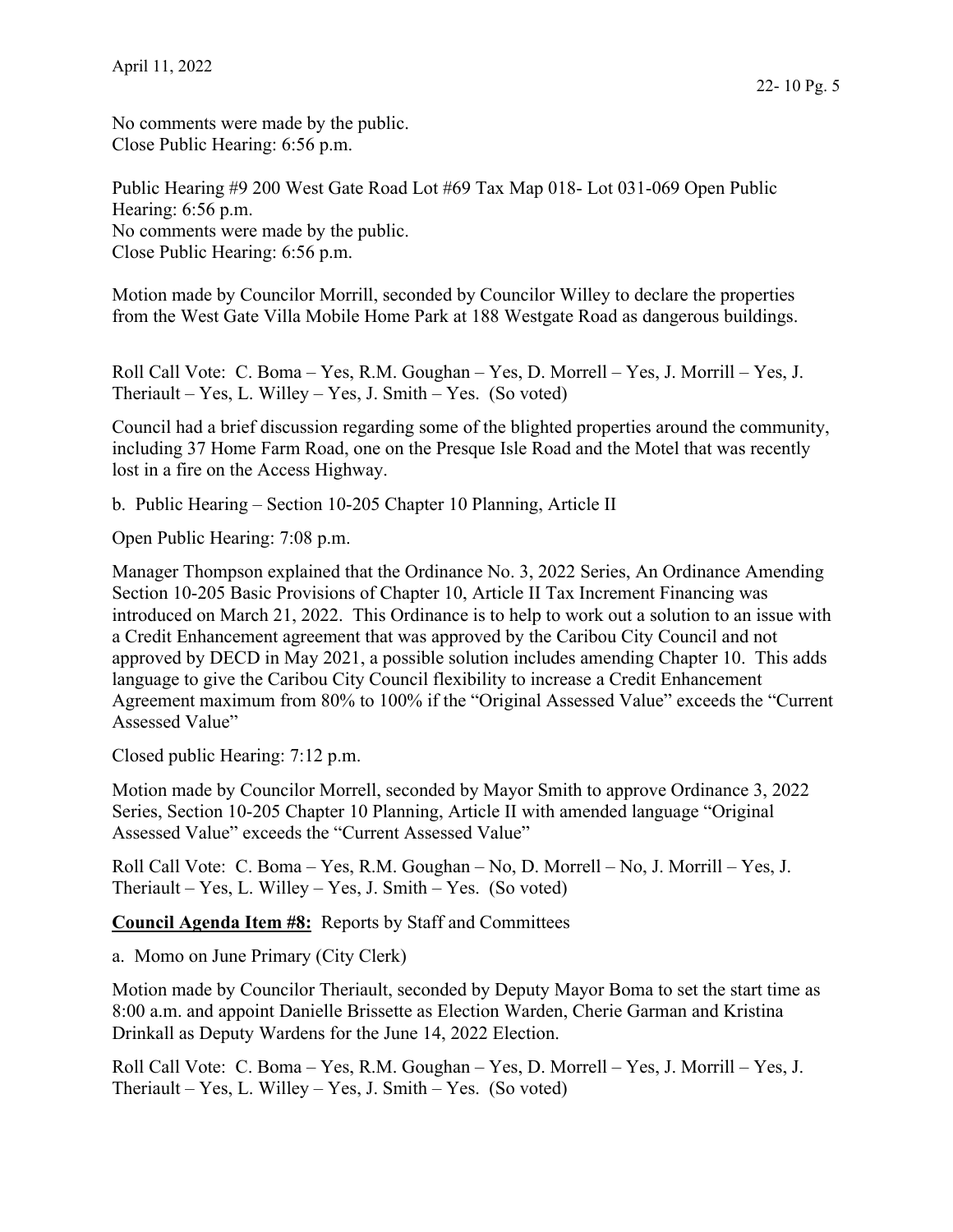b. Memo on Appointment of Election Clerks (City Clerk)

| Laura Adams              | Carole Doody        | Dale Morin           |
|--------------------------|---------------------|----------------------|
| Barbara Aiken            | Judith Duprey       | Jennifer Olson       |
| Joan Albert              | Dale Gordon         | Katherine Panaro     |
| Beth-Ann Alden           | Diane Gove          | Samantha Paradis     |
| Roy Alden                | Gail Hagelstein     | Dawn Peterson        |
| <b>Cheryl Barnes</b>     | Kalen Hill          | <b>Chad Saunders</b> |
| Donna Barnes             | Meagan Irving       | John Shaw            |
| Janice Beaulieu          | Jacqueline Lambert  | Deborah Sirois       |
| Patricia "Pat" Caspersen | Elizabeth Long      | Nancy Solman         |
| Julie Cook               | Idella Marquis      | Andrea Swanberg      |
| Patty Corriveau          | Linda McLaughlin    | Karen Thibodeau      |
| Darylen Cote             | <b>Betty McNeal</b> | Nancy Todd           |

Motion made by Mayor Smith, seconded by Deputy Mayor Boma to approve the list of Election Clerks as presented.

Roll Call Vote: C. Boma – Yes, R.M. Goughan – Yes, D. Morrell – Yes, J. Morrill – Yes, J. Theriault – Yes, L. Willey – Yes, J. Smith – Yes. (So voted)

c. Memo on Maine Northern Railroad Re-Use Council (CEO)

Kenneth Murchison (CEO/Zoning Administrator) explained that Caribou is working to restore a historical and once vibrant area of the community. The CRRC (Caribou Riverfront Renaissance Committee) is working on drafting a Master Plan to utilize the area and have reached out to the surrounding communities for their interest in the project. Mr. Murchison explained that the railroad corridor currently leased from Maine Department of Transportation by Maine Northern Railway, and Irving Lands subsidiary, connects Presque Isle, Caribou, Fort Fairfield, and Limestone together via rail. Regular rail service, however, has not been offered past Maysville Street in Presque Isle for two years, to Caribou for a decade and not since the mid 1990's to Fort Fairfield and Limestone.

City Staff, working with the Northern Railroad Corridor Reuse Coalition, is working on obtaining support letters from the local communities to petition the Commissioner of Transportation at MDOT to engage a "Rail Corridor Use Advisory Council" for segments of the Maine Northern Railroad Corridor as defined in LD 1133; An Act to Amend the Transportation Laws. Mr. Murchison is requesting permission to submit a letter on behalf of the City of Caribou.

Motion made by Councilor Willey, seconded by Deputy Mayor Boma to allow the Caribou Riverfront Renaissance Committee to submit a letter on behalf of the City.

Roll Call Vote: C. Boma – Yes, R.M. Goughan – Yes, D. Morrell – Yes, J. Morrill – Yes, J. Theriault – Yes, L. Willey – Yes, J. Smith – Yes. (So voted)

d. Manager's Report

Manager Thompson reviewed the City Manager's report dated April 11, 2022.

Council suggested having workshops to discuss Nylander and TIF's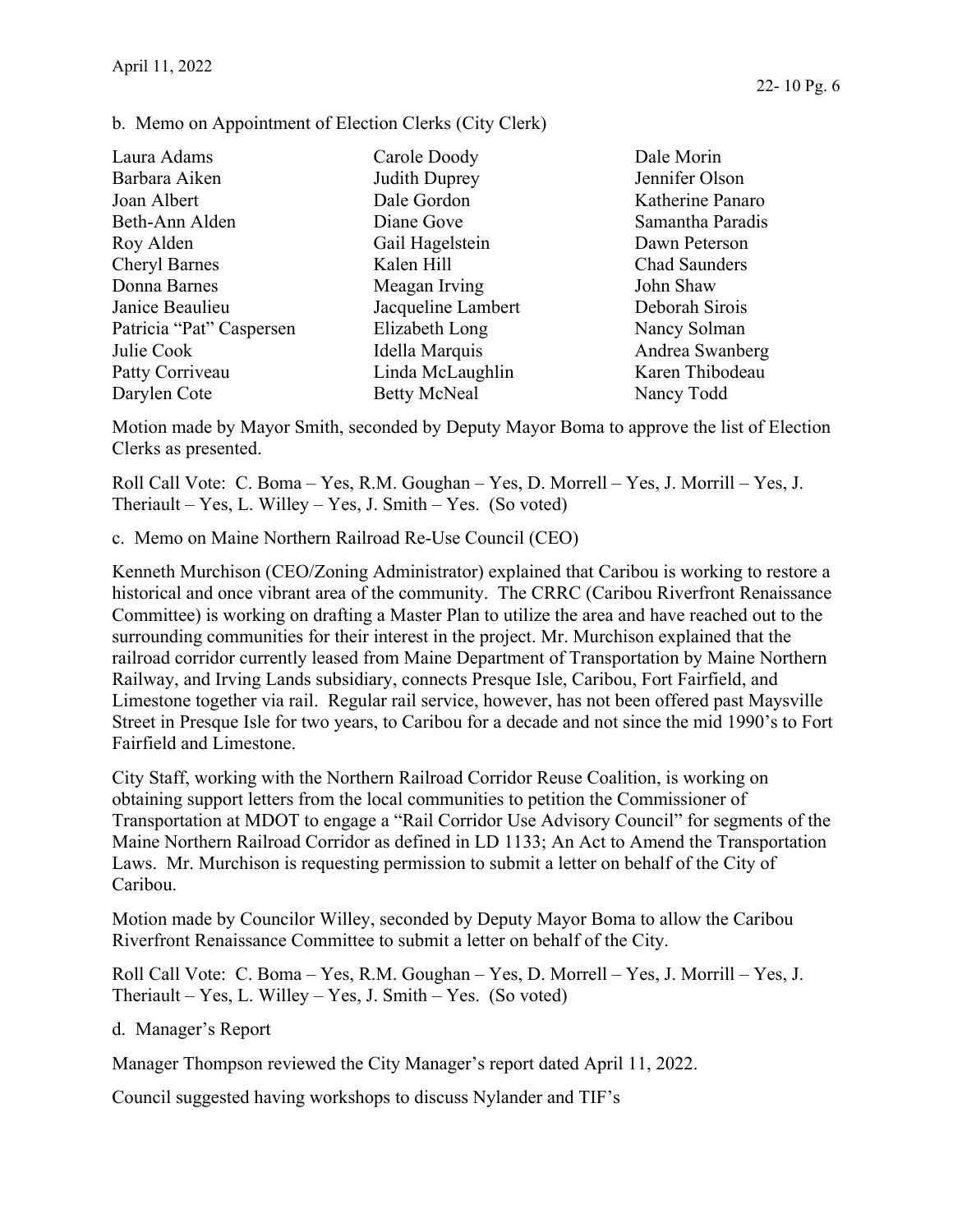**Council Agenda Item #9:** New Business, Ordinances and Resolutions

a. Introduction: Application for ARPA County funds, public hearing 4/25

Manager Thompson explained that in February the Council approved a letter of intent to make a formal grant application to the County of Aroostook. The grant is for matching funds in the amount of \$150,000 for4 a proposed project consisting of building remediation and critical care equipment needed at the Caribou Fire and Ambulance Department which fall under the program guidelines.

The public hearing is a requirement for the submission of the City's grant application for matching funds available through the American Rescue Plan Act funds received by the County of Aroostook. It is encouraged anyone with input to please present it in writing or orally to make it part of the record. Ten percent of the grant scoring is based on "Citizen Participation".

Motion made by Mayor Smith, seconded by Councilor Morrill to have a public hearing on April 25, 2022, for the ARPA Grant Application.

Roll Call Vote: C. Boma – Yes, R.M. Goughan – Yes, D. Morrell – Yes, J. Morrill – Yes, J. Theriault – Yes, L. Willey – Yes, J. Smith – Yes. (So voted)

b. Introduction of ARPA Conflict of Interest Policy

Item will be discussed at the next regular meeting.

c. Introduction: Juneteenth holiday / update ordinance to Indigenous Peoples Day

Deputy Mayor Boma introduced Ordinance No. 4, 2022 Series, an ordinance to amend the City Code and Ordinances Chapter 2 – Administration to add 'Juneteenth' to the list of observed holidays and to change the name of the observed holiday 'Columbus Day' to Indigenous Peoples Day'

d. MTIF Quote from NMDC

Manager Thompson explained that in January, the Council directed staff to make changes to the Downtown Tax Increment Financing District and obtain quotes for the work. Staff reached out to NMDC and Eaton-Peabody and has obtained a quote from NMDC.

e. Discussion about snow removal from fire hydrants

Councilor Theriault explained that clearing snow from the fire hydrants is not a priority for the Public Works department, and that they would dig them out as time allows.

Council had a brief discussion regarding the importance of having the hydrants shoveled out and are suggesting that there be a further discussion before the next winter season takes place.

### **Council Agenda Item #10:** Old Business

a. Update: Electricity savings with Solar

Manager Thompson explained that she had hoped that she would have some numbers back and that all the paperwork had been completed before the last meeting so that Nordic Sun Energy could work with Versant Power to see what an agreement would look like for discounts on the invoices.